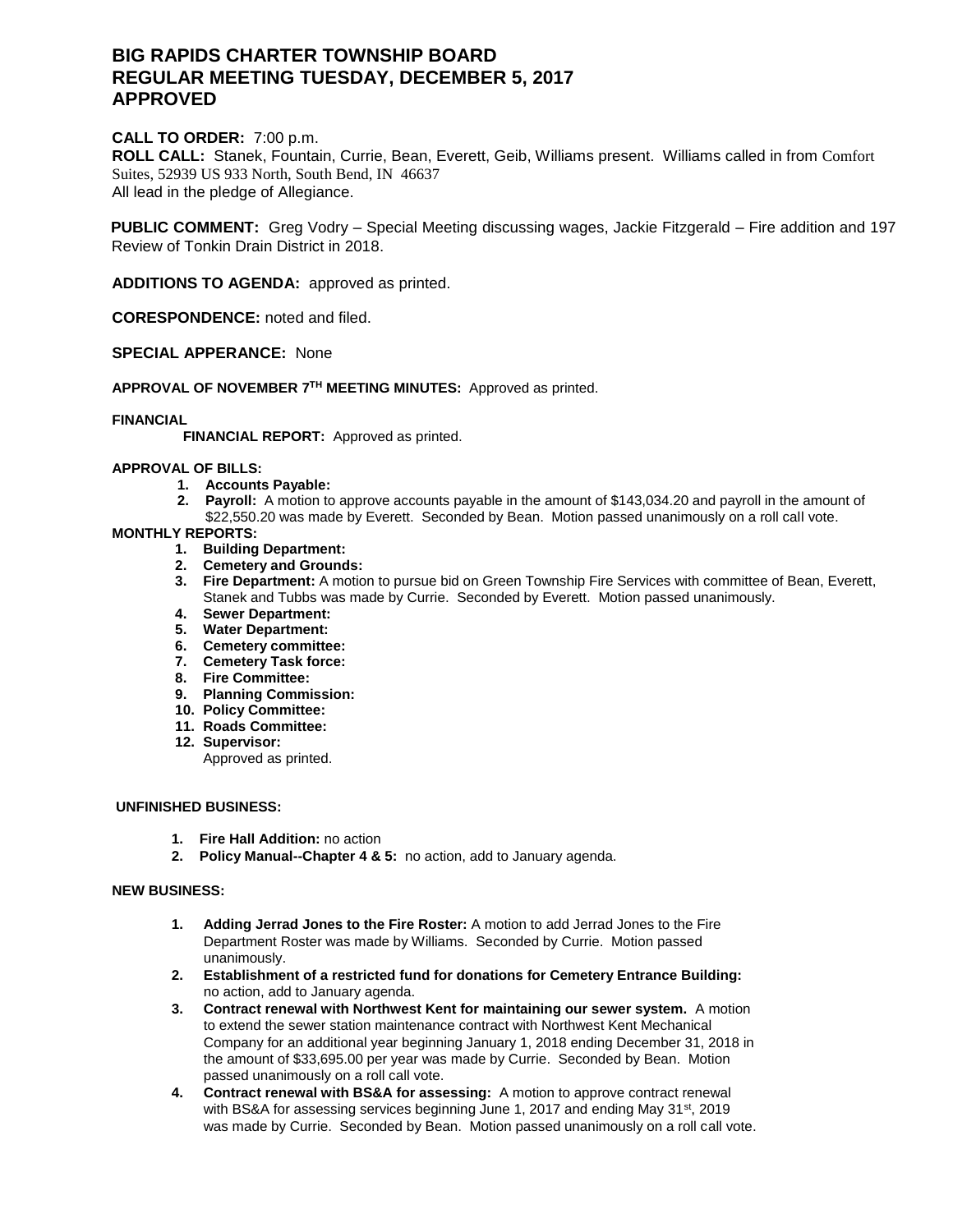- **5. Appointment of members to statuary committees for 2018:** A motion to appoint members to statutory committees for 2018 as presented was made by Currie. Seconded by Bean. Motion passed unanimously.
- **6. Salary Resolution 2017-08:** A motion to adopt Resolution 2017-08 Supervisor Salary in the amount of \$25,000.00 was made by Bean. Seconded by Everett. Motion passed on a roll call vote.

#### **CHARTER TOWNSHIP OF BIG RAPIDS SALARY RESOLUTION RESOLUTION NO 2017-08**

WHEREAS, pursuant to MCLA 41.95(3), which provides that in a township that does not hold an annual meeting, the salary for officers composing the township board shall be determined by the township board, and

WHEREAS, the board of Big Rapids Charter Township deems it desirable to adjust the salary of the township supervisor to ensure that compensation for this position remains equitable and commensurate with the duties of said elective office, now

THEREFORE, BE IT RESOLVED, that as of January 1, 2018, the salary for the following township office shall be:

## **Supervisor………. \$25,000.00**

The foregoing resolution offered by board member: Bean. Supported by board member: Everett. Upon a roll call vote, the following voted: Stanek – yes, Fountain – yes, Currie – yes, Bean – yes, Everett – yes, Geib – yes, Williams – yes. Nays: 0.

The supervisor declared the resolution adopted.

\_\_\_\_\_\_\_\_\_\_\_\_\_\_\_\_\_\_\_\_\_\_\_\_\_, Clerk

**7. Salary Resolution 2017-09:** A motion to adopt Resolution 2017-09 Clerk Salary in the amount of \$31,500.00 was made by Everett. Seconded by Bean. Motion passed on a roll call vote.

#### **CHARTER TOWNSHIP OF BIG RAPIDS SALARY RESOLUTION RESOLUTION NO 2017-09**

WHEREAS, pursuant to MCLA 41.95(3), which provides that in a township that does not hold an annual meeting, the salary for officers composing the township board shall be determined by the township board, and

WHEREAS, the board of Big Rapids Charter Township deems it desirable to adjust the salary of the township clerk to ensure that compensation for this position remains equitable and commensurate with the duties of said elective office, now

THEREFORE, BE IT RESOLVED, that as of January 1, 2018, the salary for the following township office shall be:

## **Clerk………. \$31,500.00**

The foregoing resolution offered by board member: Everett. Supported by board member: Bean. Upon a roll call vote, the following voted: Stanek – yes, Fountain – yes, Currie – yes, Bean – yes, Everett – yes, Geib – yes, Williams – yes. Nays: 0.

The supervisor declared the resolution adopted.

\_\_\_\_\_\_\_\_\_\_\_\_\_\_\_\_\_\_\_\_\_\_\_\_\_, Clerk

**8. Salary Resolution 2017-10:** A motion to adopt Resolution 2017-10 Treasurer Salary in the amount of \$31,200.00 was made by Bean. Seconded by Geib. Motion passed on a roll call vote.

> **CHARTER TOWNSHIP OF BIG RAPIDS SALARY RESOLUTION**

> > **RESOLUTION NO 2017-10**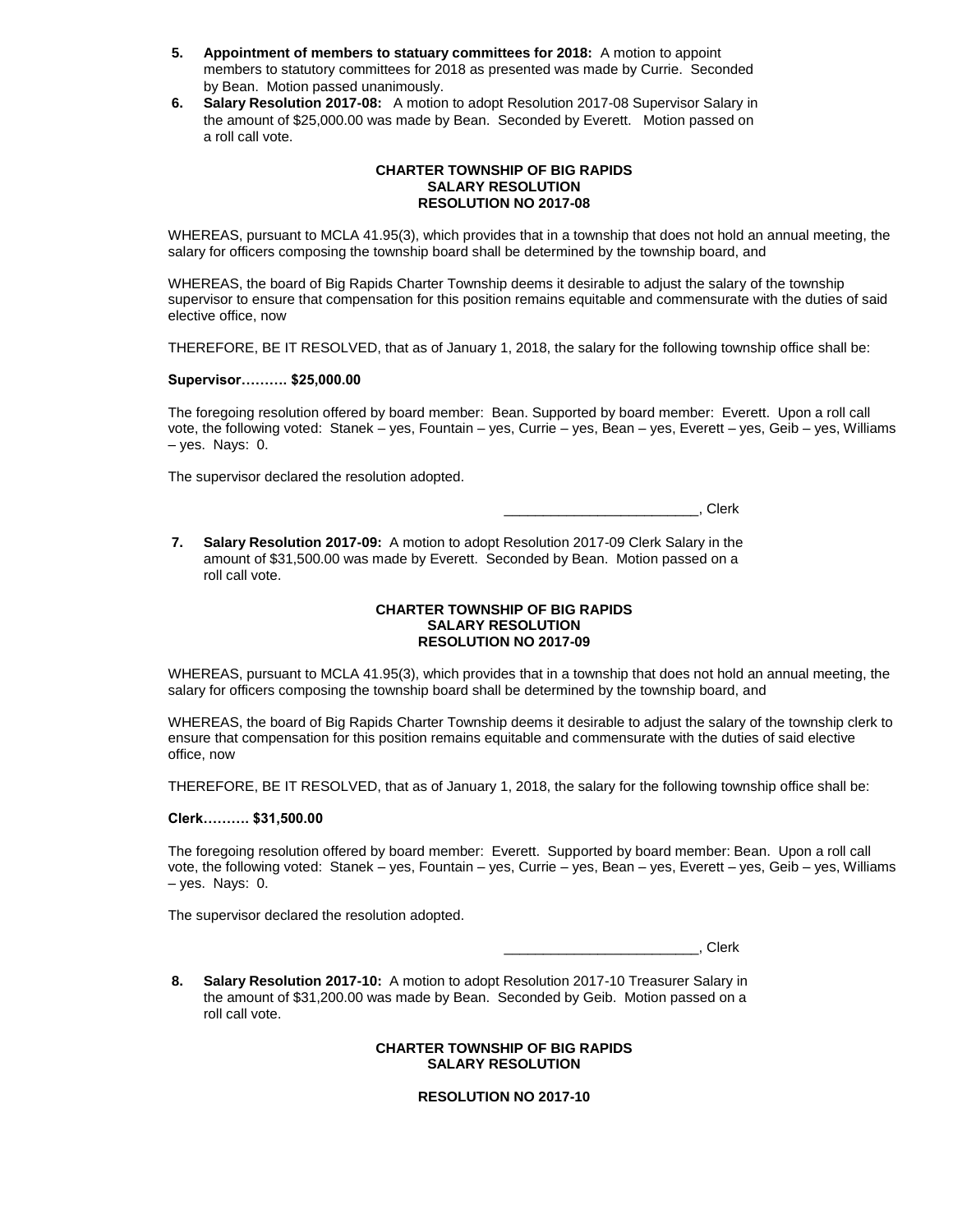WHEREAS, pursuant to MCLA 41.95(3), which provides that in a township that does not hold an annual meeting, the salary for officers composing the township board shall be determined by the township board, and

WHEREAS, the board of Big Rapids Charter Township deems it desirable to adjust the salary of the township treasurer to ensure that compensation for this position remains equitable and commensurate with the duties of said elective office, now

THEREFORE, BE IT RESOLVED, that as of January 1, 2018, the salary for the following township office shall be:

#### **Treasurer………. \$31,200.00**

The foregoing resolution offered by board member: Bean. Supported by board member: Geib. Upon a roll call vote, the following voted: Stanek – yes, Fountain – yes, Currie – yes, Bean – yes, Everett – yes, Geib – yes, Williams – yes. Nays: 0.

The supervisor declared the resolution adopted.

\_\_\_\_\_\_\_\_\_\_\_\_\_\_\_\_\_\_\_\_\_\_\_\_, Clerk

**9. Appropriations Act Resolution 2017-11:** A motion to adopt Resolution 2017-11 the general appropriations act (budget) for 2018 was made by Bean. Seconded by Currie. Motion passed on a roll call vote.

#### **RESOLUTION NUMBER 2017-11**

#### **A RESOLUTION ADOPTING A GENERAL APPROPRIATIONS ACT (BUDGET) FOR THE BIG RAPIDS CHARTER TOWNSHIP, BIG RAPIDS, MICHIGAN, FOR THE CALENDAR YEAR BEGINNING ON THE FIRST DAY OF JANUARY, 2018, AND ENDING ON THE LAST DAY OF DECEMBER, 2018.**

**WHEREAS**, the duty of the Township Supervisor of Big Rapids Charter Township is to prepare and submit a proposed budget to the Big Rapids Board of Trustees at the proper time; and

**WHEREAS**, the Township Supervisor has submitted a proposed budget to the Board of Trustees on October 4, 2016 for its consideration, and;

**WHEREAS**, "Pursuant to MCLA 141.412, notice of a public hearing on the proposed budget was published in a newspaper of general circulation on October 20, 2017 and a public hearing on the proposed budget was held on November 7, 2017";

**WHEREAS**, whatever increases may have been made in the expenditures, like increases were added to the revenues or planned to be expended from reserves/fund balances so that the budget remains in balance, as required by law.

**NOW, THEREFORE, BE IT RESOLVED BY THE** Board of Trustees of Big Rapids Charter Township, that they hereby approve and adopt the 2018 fiscal year budget by cost centers. Estimated township revenues for fiscal year 2018, include an allocated millage of 1.25 mills for general fund, 1.50 mills for fire fund, 1.50 mills for township roads and .20 mills for library services.

The foregoing resolution was offered by Bean and supported by Currie.

Ayes: Stanek, Fountain, Currie, Bean, Everett, Geib, Williams. Nays: 0 Abstain: 0 Absent:0 RESOLUTION DECLARED \_\_\_\_\_\_\_\_\_\_\_\_\_\_\_.

Rene Fountain, Township Clerk

 $\overline{\phantom{a}}$  ,  $\overline{\phantom{a}}$  ,  $\overline{\phantom{a}}$  ,  $\overline{\phantom{a}}$  ,  $\overline{\phantom{a}}$  ,  $\overline{\phantom{a}}$  ,  $\overline{\phantom{a}}$  ,  $\overline{\phantom{a}}$  ,  $\overline{\phantom{a}}$  ,  $\overline{\phantom{a}}$  ,  $\overline{\phantom{a}}$  ,  $\overline{\phantom{a}}$  ,  $\overline{\phantom{a}}$  ,  $\overline{\phantom{a}}$  ,  $\overline{\phantom{a}}$  ,  $\overline{\phantom{a}}$ 

STATE OF MICHIGAN ) SS COUNTY OF MECOSTA )

 I, the undersigned, the duly qualified and acting Clerk of Charter Township of Big Rapids, Mecosta County, Michigan do hereby certify that the foregoing is a true and complete copy of a Resolution adopted by the Township Board at a regular meeting on December 5, 2017, the original of which is on file in my office. Public notice of said meeting was given pursuant to and in full compliance with Act No 267, Public Acts of Michigan, 1976 as amended, including in the case of a special or rescheduled meeting, notice by posting at least eighteen (18) hours prior to the time set for the meeting.

\_\_\_\_\_\_\_\_\_\_\_\_\_\_\_\_\_\_\_\_\_\_\_\_\_\_\_\_\_

IN WITNESS WHEREOF, I have hereto affixed by official signature on this 5th day of December, 2017.

 Rene Fountain, Clerk Charter Township of Big Rapids **10. Resolution 2017-12 setting 2018 board meeting dates:** A motion to approve Resolution 2017-12 setting 2018 board meeting dates was made by Currie. Seconded by Bean. Motion passed on a roll call vote.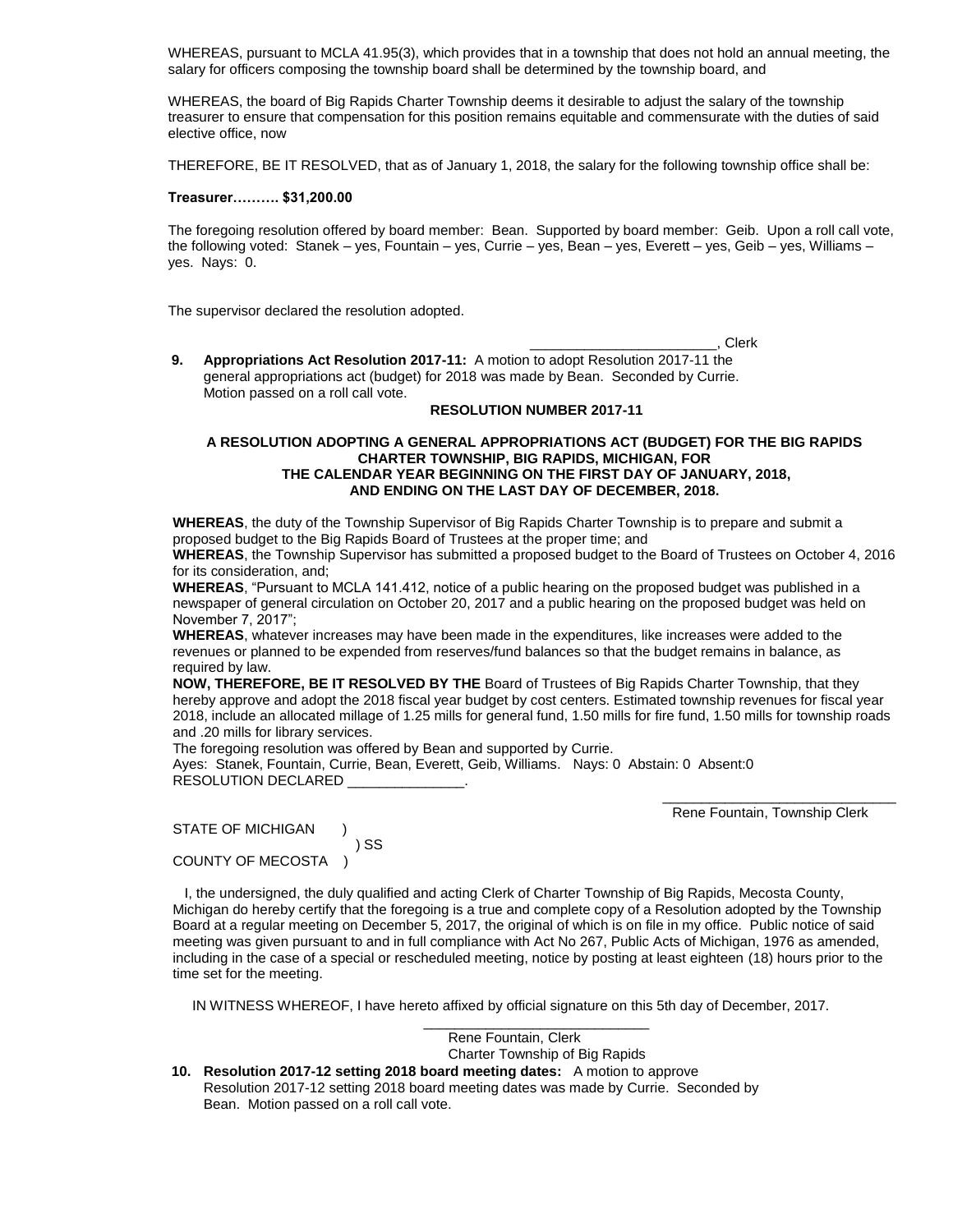#### **CHARTER TOWNSHIP OF BIG RAPIDS RESOLUTION TO SET BOARD MEETING DATES FOR 2018 RESOLUTION NO 2017-12**

WHEREAS, Public Act 267 of 1976 requires a resolution setting meeting dates. NOW THEREFORE BE IT RESOLVED, that the regular meeting dates for Big Rapids Charter Township be as follows for the year 2018:

Tuesday, January 2, 2018 Tuesday, January 9, 2018 (this will be a joint meeting with the Planning Commission held at the Fire Hall) Tuesday, February 6, 2018 Tuesday, March 6, 2018 Tuesday, April 3, 2018 Tuesday, May 1, 2018 Tuesday, June 5, 2018 Tuesday, July 3, 2018 Tuesday, August 7, 2018 Tuesday, September 4, 2018 Tuesday, October 2, 2018 Tuesday, November 6, 2018 Tuesday, December 4, 2018

All meetings will start at 7:00 p.m. and will be held at the township office 14212 Northland Drive, Big Rapids, MI 49307.

The foregoing resolution was offered by Currie and supported by Bean. Ayes: Stanek, Fountain, Currie, Bean, Everett, Geib, Williams. Nays: 0

## RESOLUTION DECLARED ADOPTED.

Rene Fountain, Clerk Big Rapids Charter Township

\_\_\_\_\_\_\_\_\_\_\_\_\_\_\_\_\_\_\_\_\_\_\_\_\_

**11. Resolution for Depositories for 2018:** A motion to adopt Resolution 2017-13 naming bank depositories was made by Currie. Seconded by Bean. Motion passed on a roll call vote.

> CHARTER TOWNSHIP OF BIG RAPIDS RESOLUTION TO NAME BANK DEPOSITORIES FOR 2018 RESOLUTION NO 2017-13

**WHEREAS**, the Board of Big Rapids Charter Township, Mecosta County, in exercising its fiduciary responsibilities desires to safeguard the funds of the Township that may be invested from time to time, and,

**WHEREAS**, Public Act 77 of 1989, MCL 41.77, requires that the Township Board designate the banks or depositories for the money belonging to the Township, in accordance with the Townships Comprehensive Version of Township Investment and Depository Designation Policy.

**THEREFORE BE IT RESOLVED**, that the Board approves the following financial institutions as depositories of township funds: Chemical Bank, Isabella Bank, Huntington Bank, Lake Osceola Bank, Fifth Third Bank and Independent Bank.

**BE IT FURTHER RESOLVED**, That the Township will comply with all applicable statutes related to public fund investments. Any provisions of this resolution in conflict with applicable statutes is void.

The foregoing resolution was offered by Currie and supported by Bean. Ayes: Stanek, Fountain, Currie, Bean, Everett, Geib, Williams. Nays: 0.

RESOLUTION DECLARED adopted.

\_\_\_\_\_\_\_\_\_\_\_\_\_\_\_\_\_\_\_\_\_\_\_\_\_ Rene Fountain, Clerk Big Rapids Charter Township

**12. Resolution on HRA plan:** A motion to approve Resolution 2017-14 increasing health reimbursement amount from \$750.00 to \$1,000.00 per year was made by Currie. Seconded by Bean. Motion carried unanimously on a roll call vote. BIG RAPIDS TOWNSHIP

FORMAL RECORD OF ACTION